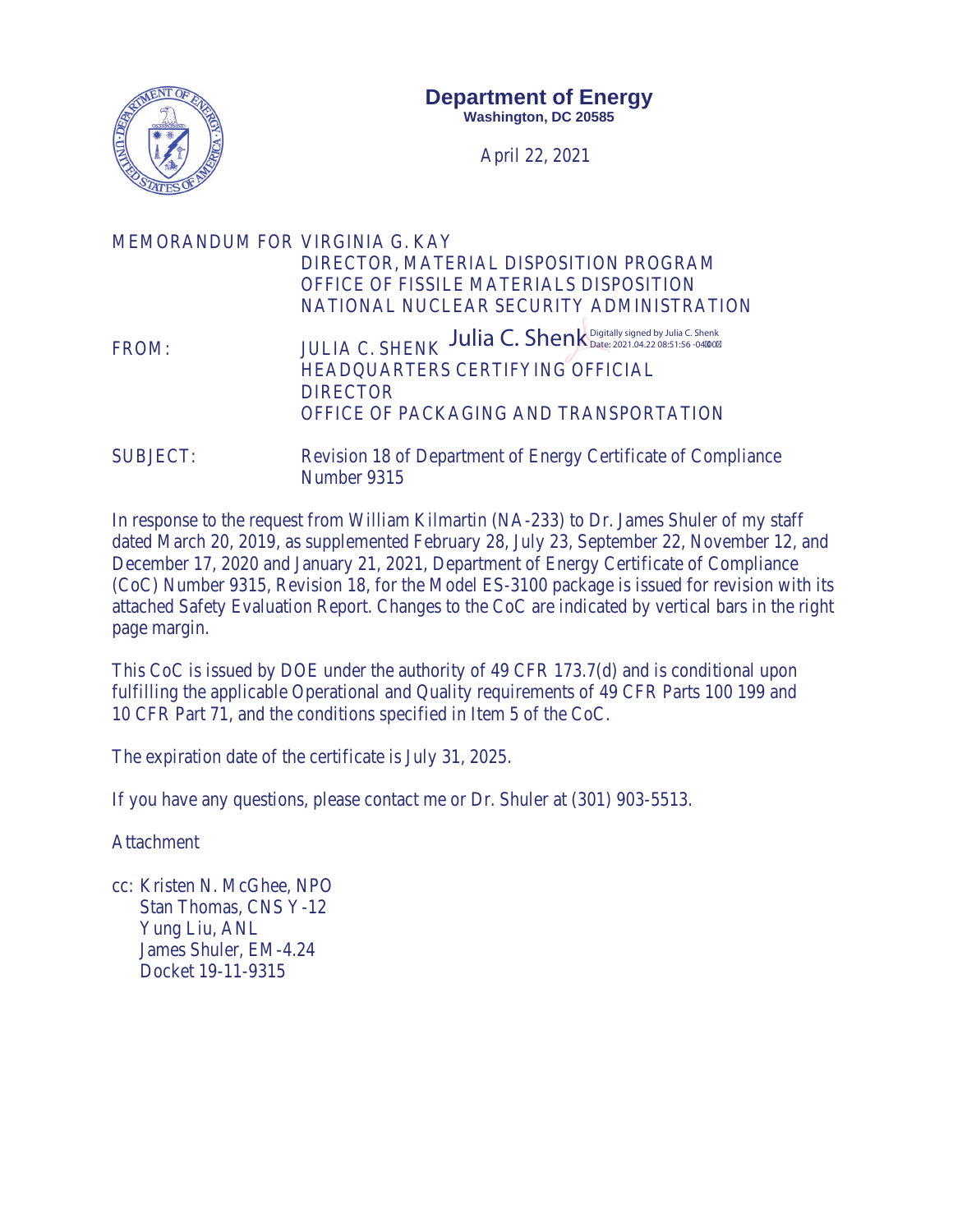

# **CERTIFICATE OF COMPLIANCE** OF T5822.1

DOE Packaging Certification Program **For Radioactive Materials Package** 5-85 (Formerly EV-618) 1a. Certificate Number 1b. Revision No. 1c. Package Identification No. 1c. 1d. Page No. 1e. Total No. Pages 9315 18 USA/9315/B(U)F-96 (DOE) 1 14

**PREAMBLE** 

2a. This certificate is issued under the authority of 49 CFR Part 173.7(d).

2b. The packaging and contents described in Item 5 below meet the safety standards set forth in subpart E, "Package Approval Standards" and subpart F, "Package Special Form, and LSA-III Tests" Title 10, Code of Federal Regulations, Part 71.

2c. This certificate does not relieve the consignor from compliance with any requirement of the regulations of the U.S. Department of Transportation or other applicable regulatory agencies, including the government of any country through or into which the package will be transported.

| 3. | (1) Prepared by (Name and Address):<br>U.S. Department of Energy<br><b>NNSA</b><br>Y-12 National Security Complex<br>P.O. Box 2009 | This certificate is issued on the basis of a safety analysis report of the package design or application —<br>(2) Title and identification of report or application:<br>Safety Analysis Report for Packaging (SARP)<br>Y-12 National Security Complex, Model<br>ES-3100 Package with Bulk HEU Contents,<br>SP-PKG-801940-A001, Revision 3, dated | $(3)$ Date:<br>January 21, 2021 |
|----|------------------------------------------------------------------------------------------------------------------------------------|--------------------------------------------------------------------------------------------------------------------------------------------------------------------------------------------------------------------------------------------------------------------------------------------------------------------------------------------------|---------------------------------|
|    | Oak Ridge, TN 37831                                                                                                                | January 21, 2021                                                                                                                                                                                                                                                                                                                                 |                                 |

4. CONDITIONS

This certificate is conditional upon fulfilling of the applicable Operational and Quality Assurance requirements of 49CFR parts 100 – 199 and 10CFR Part 71, and the conditions specified in Item 5 below.

5. Description of Packaging and Authorized Contents, Model Number, Transport Index, other Conditions, and References:

(a) Packaging

- (1) Model Number: ES-3100
- (2) Description:

The ES-3100 packaging, which is depicted in Figure 1.1 below, is a cylindrical container that is approximately 43.5 inches (110 cm) in overall height, including the cover and lid and approximately 19 inches (49 cm) in overall diameter.

The packaging is composed of an outer drum assembly and an inner containment vessel (CV). The main functions of the packaging are to provide containment, shielding, and nuclear criticality safety. Table 2.7 of the SARP provides detailed material specifications for the packaging components.

The outer drum assembly consists of (a) a reinforced stainless steel, standard military specification 30 gallon drum with an increased length; (b) a cylindrical layer of castable refractory material (Kaolite®1600 or Packcrete), which is comprised of concrete and vermiculite, and which acts as both an impact-absorbing and thermal-insulating material; (c) a cylindrical layer of castable refractory (277-4 special dry mix) for neutron attenuation; (d) an inner steel liner; and (e) a removable top plug that also has a layer of the castable refractory material (Kaolite®1600 or Packcrete) for impact absorption and thermal insulation. The 30-gallon drum is manufactured from 16-gauge Type 304

| 6a. Date of Issuance: April 22, 2021                                                                                                                                        | 6b. Expiration Date: July 31, 2025                                                                                                                                                                                                                                        |  |
|-----------------------------------------------------------------------------------------------------------------------------------------------------------------------------|---------------------------------------------------------------------------------------------------------------------------------------------------------------------------------------------------------------------------------------------------------------------------|--|
|                                                                                                                                                                             | FOR THE U.S. DEPARTMENT OF ENERGY                                                                                                                                                                                                                                         |  |
| 7a. Address (of DOE Issuing Office)<br>U.S. Department of Energy<br>Office of Packaging and Transportation, EM-4.24<br>1000 Independence Avenue, SW<br>Washington, DC 20585 | 7b. Signature, Name, and Title (of DOE Approving Official)<br>Digitally signed by Julia<br>Julia C.<br>C. Shenk<br>Julia C. Shenk Shenk<br>Date: 2021.04.22<br>Director<br>09:54:28 -04'00'<br>Headquarters Certifying Official<br>Office of Packaging and Transportation |  |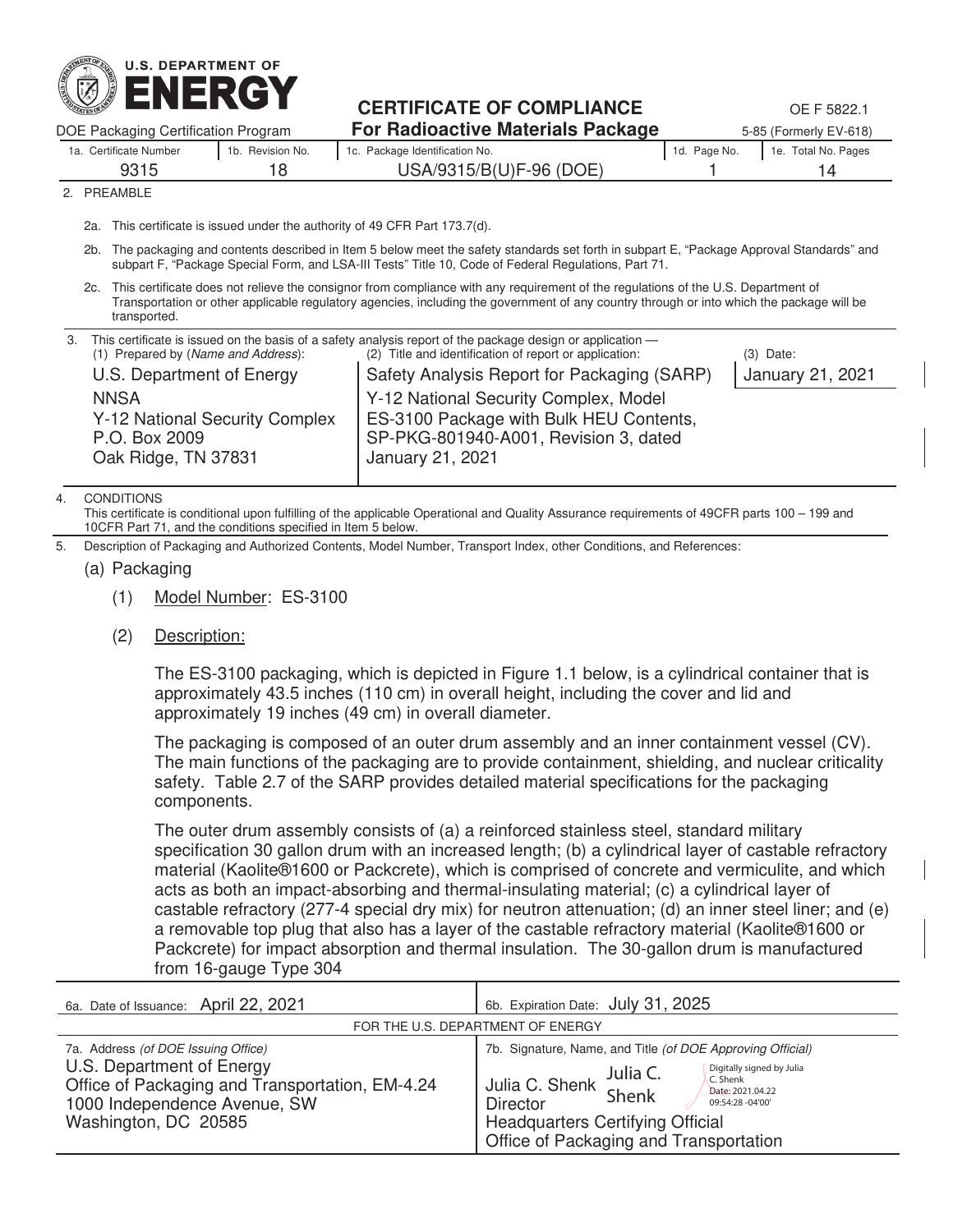| Certificate Number | Revision No. | Package Identification No.   | Page No. | Total No<br>Pages |
|--------------------|--------------|------------------------------|----------|-------------------|
| 0.04r<br>ں رہ ن    |              | (DOE<br>$-96$<br>$\gamma$ Bi |          |                   |

 or 304L stainless steel. The fabrication is accomplished according to requirements specified in NUREG/CR-3854, and is in accordance with the dimensional requirements of MIL-D-6054F as modified according to Drawing M2E801580A004. The inner liner is also manufactured from Type 304 or 304L stainless steel.

An ARG-US radiofrequency identification (RFID) tag may be attached to the ES-3100 package if desired. If an ARG-US RFID tag is attached to the package using the drum stud and nut assembly, the normal thread engagement of the external nut shall not be affected when compared to adjacent stud and nut attachments.



**Figure 1.1. Schematic of the ES-3100 shipping package.** 

The CV is placed inside the outer drum assembly, surrounded by the neutron-attenuating and the impact-absorbing and thermal-insulating materials. It is approximately 32 in. (82 cm) in overall height and 5 in. (13 cm) in overall diameter, and is constructed of Type 304L stainless steel. The lid assembly consists of a sealing lid; a closure nut; an external retaining ring that holds both the assembly and closure nut together; and double O-rings. The O-rings are ethylene propylene diene monomer (EPDM) fabricated to ASTM D 2000, M3BA712A14B13F17. The double O-rings in the top flange of the CV permit leak testing of the CV.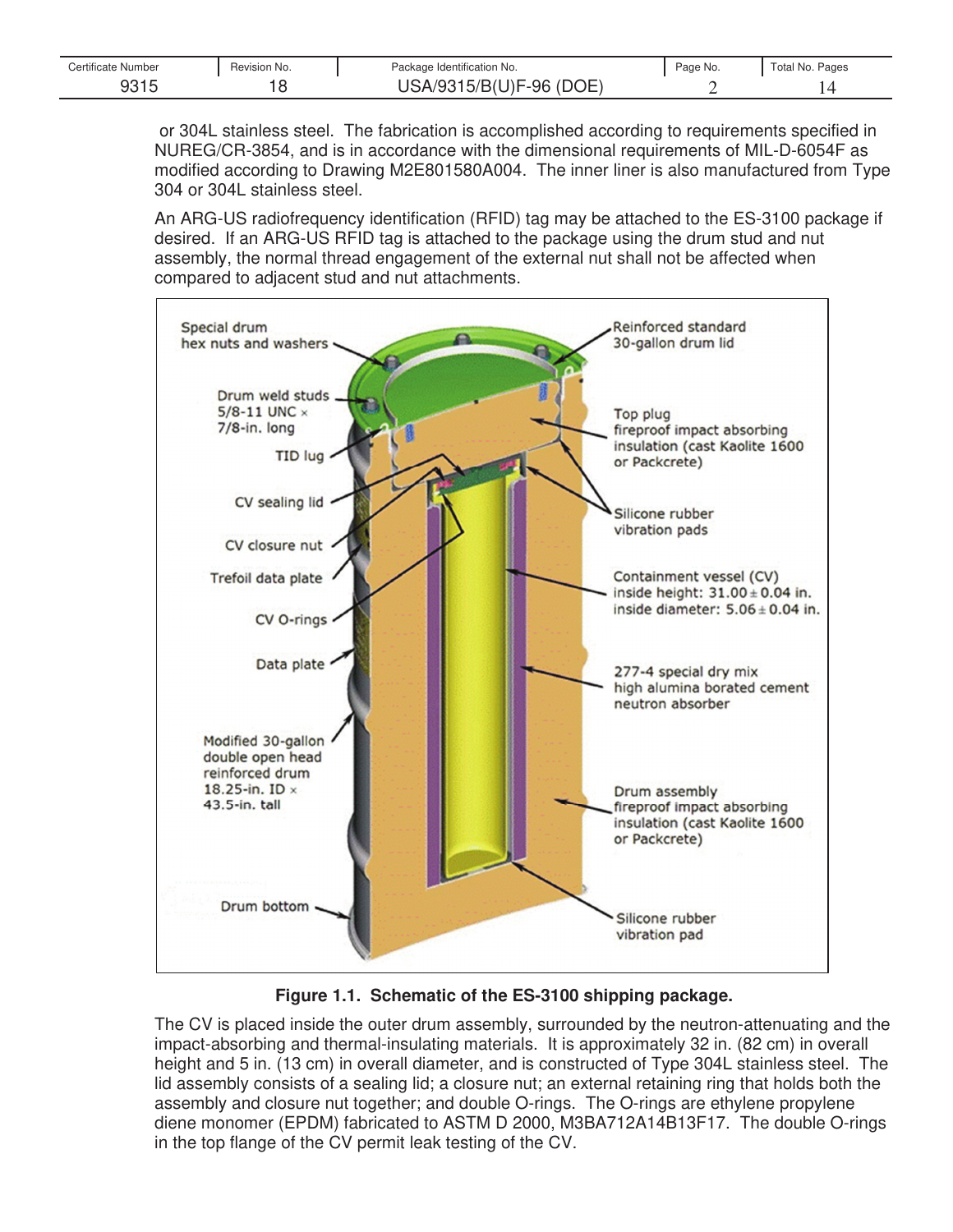| Certificate Number | Revision No. | Package Identification No. | Page No. | Total No. Pages |
|--------------------|--------------|----------------------------|----------|-----------------|
| 9315<br>JU I J     | ╰            | USA/9315/B(U)F-96 (DOE)    |          |                 |

The containment boundary consists of the 0.1 in. (0.254 cm) thick CV body, the CV sealing lid assembly, and the inner O-ring.

Option to use the ARG-US radiofrequency identification (RFID) system: The option to use the ARG-US RFID system is authorized. The RFID guide, ANL/DIS-09-5 is incorporated by reference is SARP Chapter 7 and provides procedures for using the ARG-US RFID system. The ARG-US RFID tag is not considered a part of the package. The ARG-US RFID tag is equipped with a suite of sensors to monitor seal integrity, temperature, humidity, shock, radiation, and battery status. The seal sensor is a thin, flexible membrane that is pressed by washers when installed on one of the bolts used to close the lid of the 30-gallon drum. The seal sensor may be credited as a Tamper-Indicating Device (TID) for enhanced security and safeguards, and the seal has been evaluated, and judged to be adequate, following the NRC Regulatory Guide 5.80 "Pressure Sensitive (PS) and Tamper Indicating Device Seals for Material Control and Accounting (MC&A) of Special Nuclear Material," dated December 2010. Therefore, the ARG-US RFID tag may be used as TID seal, based on "DOE Packaging Certification Program Qualification/Accreditation of ARG-US Tag as TID Seal," dated July 30, 2012. The ARG-US RFID tag has a robust plastic front cover and the stainless-steel back plate which provide adequate protection of the tag against damage under normal handling and transport. The tag weighs approximately 2.4 lb (with four batteries) and is approximately 8 in.ches wide x 7 inches high x 1.5 inches tall. Appendix B of the RFID guide provides documentation that the batteries used in the ARG-US RFID tag are not subject to the hazardous material regulations and also contains the Material/Product Safety Data Sheet for the batteries.

### (3) Drawings:

The drawings that define the ES-3100 package design are listed in Table 1.0.

| Drawing No.   | <b>Revision</b> | Title                                                         |
|---------------|-----------------|---------------------------------------------------------------|
| M2E801580A037 | J               | Consolidated Assembly Drawing (3 sheets)                      |
| M2E801580A001 | D               | Drum Assembly                                                 |
| M2E801580A002 | C               | <b>Body Weldment</b>                                          |
| M2E801580A003 | B               | Inner Liner Weldment (2 sheets)                               |
| M2E801580A004 | C               | Double Open Head Reinforced Drum                              |
| M2E801580A005 | Ē               | Misc. Details                                                 |
| M2E801580A006 | B               | Drum Lid Weldment                                             |
| M2E801580A007 | B               | 18.25" Diameter Drum Lid                                      |
| M2E801580A008 | D               | <b>Top Plug Weldment</b>                                      |
| M2E801580A009 | D               | <b>Pad Details</b>                                            |
| M2E801580A010 | G               | Data Plate Details                                            |
| M2E801580A011 | H               | <b>Containment Vessel Assembly</b>                            |
| M2E801580A012 | D               | Containment Vessel Body Assembly (2 sheets)                   |
| M2E801580A013 | D               | <b>Containment Vessel O-ring Details</b>                      |
| M2E801580A014 | C               | <b>Containment Vessel Lid Assembly</b>                        |
| M2E801580A015 | C               | Containment Vessel Sealing Lid                                |
| M2E801580A016 | B               | <b>Containment Vessel Closure Nut</b>                         |
| M2E801580A023 | Ē               | <b>Containment Vessel Leak Test Assemblies</b>                |
| M2E801580A024 | D               | Containment Vessel Vibration Absorbing Silicone 4.25" Can Pad |
| M2E801580A031 | G               | Main Assembly                                                 |
| M2E801580A043 | C               | Heavy Can Spacer Assembly (SST)                               |
| T2E801827A008 | A               | Leak Check Flange Assembly                                    |

#### **Table 1.0. Package Design Drawings**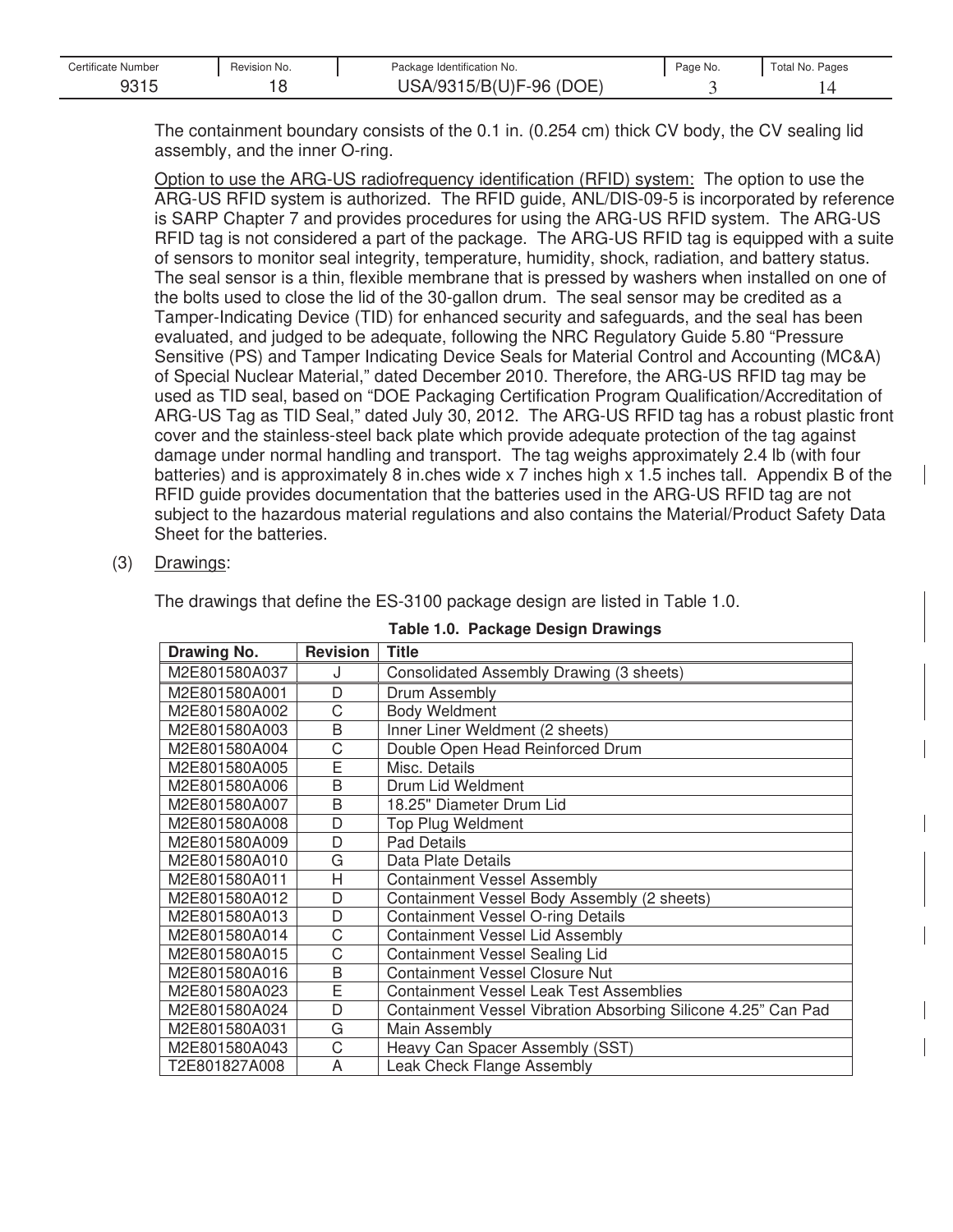| Certificate Number              | Revision No. | Package Identification No.                 | Page No. | Pages<br>Гotal No. F |
|---------------------------------|--------------|--------------------------------------------|----------|----------------------|
| $\sim$ $\sim$ $\sim$<br>JU<br>. |              | $\cap$<br>J)F-96<br>池<br>ו הונ<br>JJ.<br>- |          |                      |

### (b) Contents

The authorized contents for shipment in the ES-3100 package consist of bulk highly enriched uranium (HEU) in the form of oxide  $[UD_2, UD_3, U_3O_8, U_3O_8-AI, UD_2-Mg,$  and product oxides  $(UD_2, UD_3, U_3O_8)$ mixed with ThO2, ZrO2, and Th metal]; uranium metal and alloy in the form of solid geometric shapes or broken pieces; uranium compounds; uranyl nitrate crystals (UNX); research reactor fuel elements and components.

HEU metal or alloy may be shipped in tin-plated carbon steel, stainless steel, aluminum, or nickel-alloy convenience cans; Teflon convenience bottles; or Teflon bottles inside metal convenience cans. Solid form HEU contents (i.e., cylinders, bars, slugs) that will not fit in a convenience can may be bagged with no convenience can required around the contents. HEU oxide and compounds may be shipped in tin-plated carbon steel, stainless steel, or nickel-alloy convenience cans; polyethylene or Teflon convenience bottles; or glass (UO<sub>2</sub>-Mg oxide only), polyethylene, or Teflon bottles inside metal convenience cans.

The maximum content decay heat load shall not exceed 5.0 watts.

The radioactive materials are placed in convenience cans, polyethylene bottles, or Teflon bottles. Long fuel elements may be bagged or wrapped in polyethylene or nylon. Protective end caps may be placed over bagged contents. Typical loading of the bulk HEU into the packaging, using convenience cans is depicted in Figure 1.2 of the SARP. Typical shipping configurations inside the CV are depicted in Figure 1.4 of the SARP.

The maximum concentrations of uranium isotopes that are permitted in the ES-3100 package contents are listed in Table 1.1 and the bounding uranium isotopic concentration in oxide is listed in Table 1.2.

| <b>Uranium Isotope</b> | Limit         |
|------------------------|---------------|
| 232                    | $0.040$ µg/gU |
| 233                    | $0.006$ g/gU  |
| 23411                  | $0.02$ g/gU   |
| $235$                  | 1.00 $g/gU$   |
| $236$                  | $0.40$ g/gU   |
| $238$   $\vert$        | 1.00 $g/gU$   |

### **Table 1.1. Uranium Concentration Limits**

### **Table 1.2. Bounding Uranium Isotopic Concentration in Oxide**

| Isotope         | <b>Bounding Limit</b> |
|-----------------|-----------------------|
| $232$   $\vert$ | 40 ppb                |
| $233$   $\vert$ | $0.6$ wt $%$          |
| $234$           | $2.0$ wt $%$          |
| $235$   $\vert$ | 100.0 wt %            |
| 236             | 40.0 wt %             |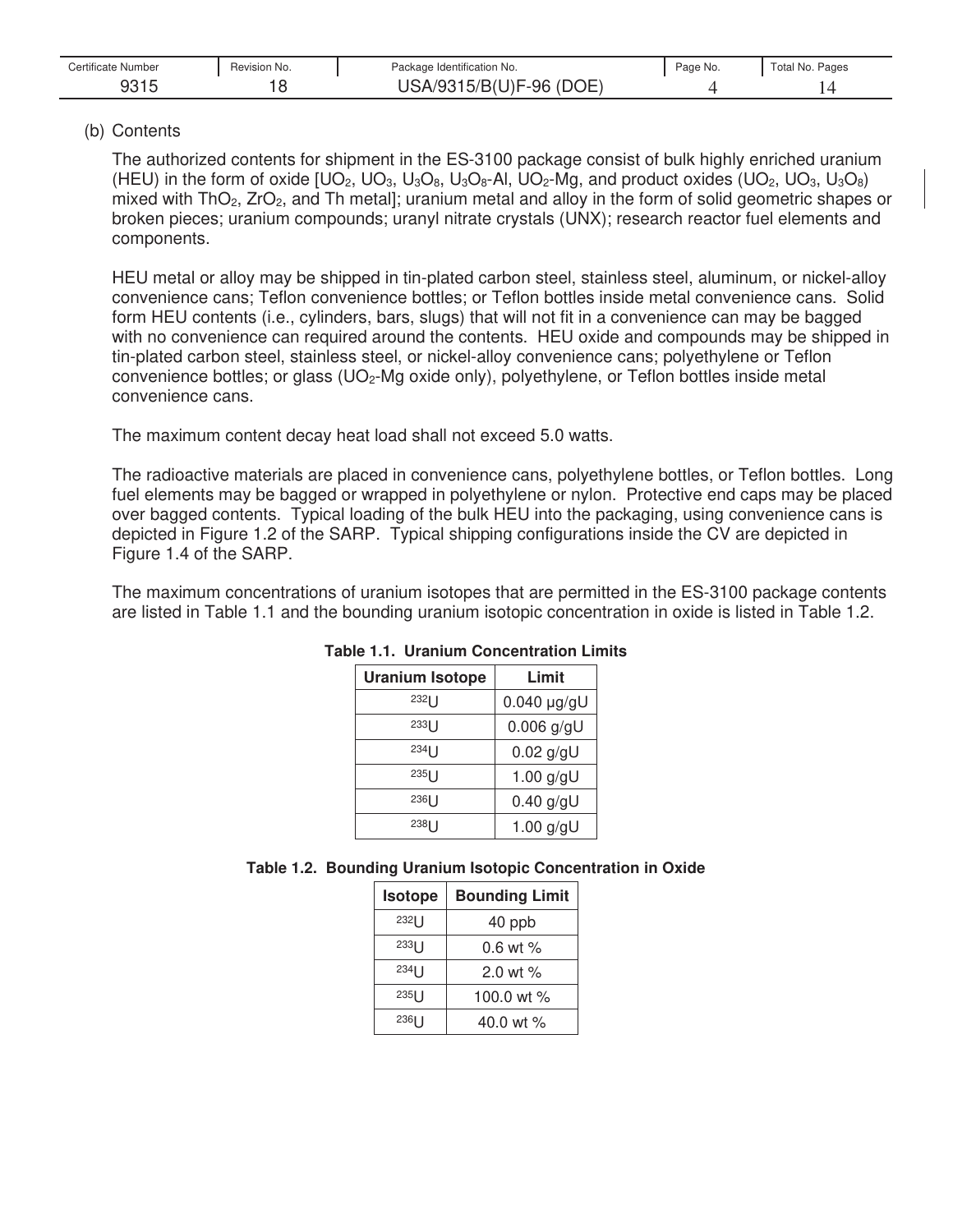| Certificate Number | Revision No. | Package Identification No. | Page No. | Fotal No.<br>Pages |
|--------------------|--------------|----------------------------|----------|--------------------|
| 0.015<br>Y3 I 5    |              | (DOE)<br>.5/B('<br>J)F-96  |          |                    |

In addition to the uranium isotopes shown in Tables 1.1 and 1.2, transuranic isotopes may be present in the HEU contents, and are allowed to be transported according to the limits shown below in Table 1.2a (not in the SARP), and requirements for air transport of plutonium in §71.88.

| Mode of Transport | $237$ Np<br>(in All Forms) | Transuranics Other Than 237Np<br>(As Metal or Alloy) | Transuranics Other Than 237Np<br>(as Other Than Metal<br>or Alloy) |
|-------------------|----------------------------|------------------------------------------------------|--------------------------------------------------------------------|
| Ground            | $0.0250$ g/gU              | $0.000$ pg/gU                                        | $40.0 \mu g/gU$                                                    |
| Air               | $0.0250$ g/gU              | $40.0 \mu g/gU$                                      | $40.0 \mu g/gU$                                                    |

### **Table 1.2a. Concentration Limits for Transuranics**

### Weights and Contents Descriptions

The maximum gross shipping weight of the ES-3100 package, with any contents, is 420 lb (190.5 kg). The weight of the radioactive contents in the ES-3100 package is limited to 77.6 lb (35.2 kg). The maximum weight of all contents, including the radioactive contents, the convenience cans or bottles, can spacers, polyethylene bagging and other packing materials, is limited to 90 lb (40.82 kg). There is no minimum content weight requirement.

For contents that must be shipped with spacers (see Table 1.3), the spacers must be in accordance with Drawing M2E801580A043.

### Radioactive/Fissile Constituents

The maximum number of A2s is 4752.8 (at 70 yrs) and the maximum activity is 0.72554 TBq (at 10 yrs). The following loading limits are imposed based on the mode of transport:

- a) For ground transport, fissile material loading limits for all materials except Uranyl Nitrate are presented in Table 1.3 and Uranyl Nitrate is presented in Table 1.3a. CAUTION NOTE: PLEASE READ ALL FOOTNOTES ON THESE TABLES BEFORE LOADING MATERIAL.
- b) For air transport, HEU in the form of metal/alloy, HEU metal or alloy turnings, fines, or powder, research reactor fuel elements and components, HEU oxide (UO<sub>2</sub>, UO<sub>3</sub>, U<sub>3</sub>O<sub>8</sub>, U<sub>3</sub>O<sub>8</sub>-Al, UO<sub>2</sub>-Mg), Product Oxides (UO<sub>2</sub>, UO<sub>3</sub>, U<sub>3</sub>O<sub>8</sub> mixed with ThO<sub>2</sub>, Th metal, or  $ZrO<sub>2</sub>$ ), and Uranium Compounds, the fissile material mass loading limits are presented in Table 1.3b. CAUTION NOTE: PLEASE READ ALL FOOTNOTES ON THIS TABLE BEFORE LOADING MATERIAL.
- c) The loading limit for mixed-mode transport is taken as the most restrictive limit for either ground or air mode of transportation (Table 1.3 or 1.3b).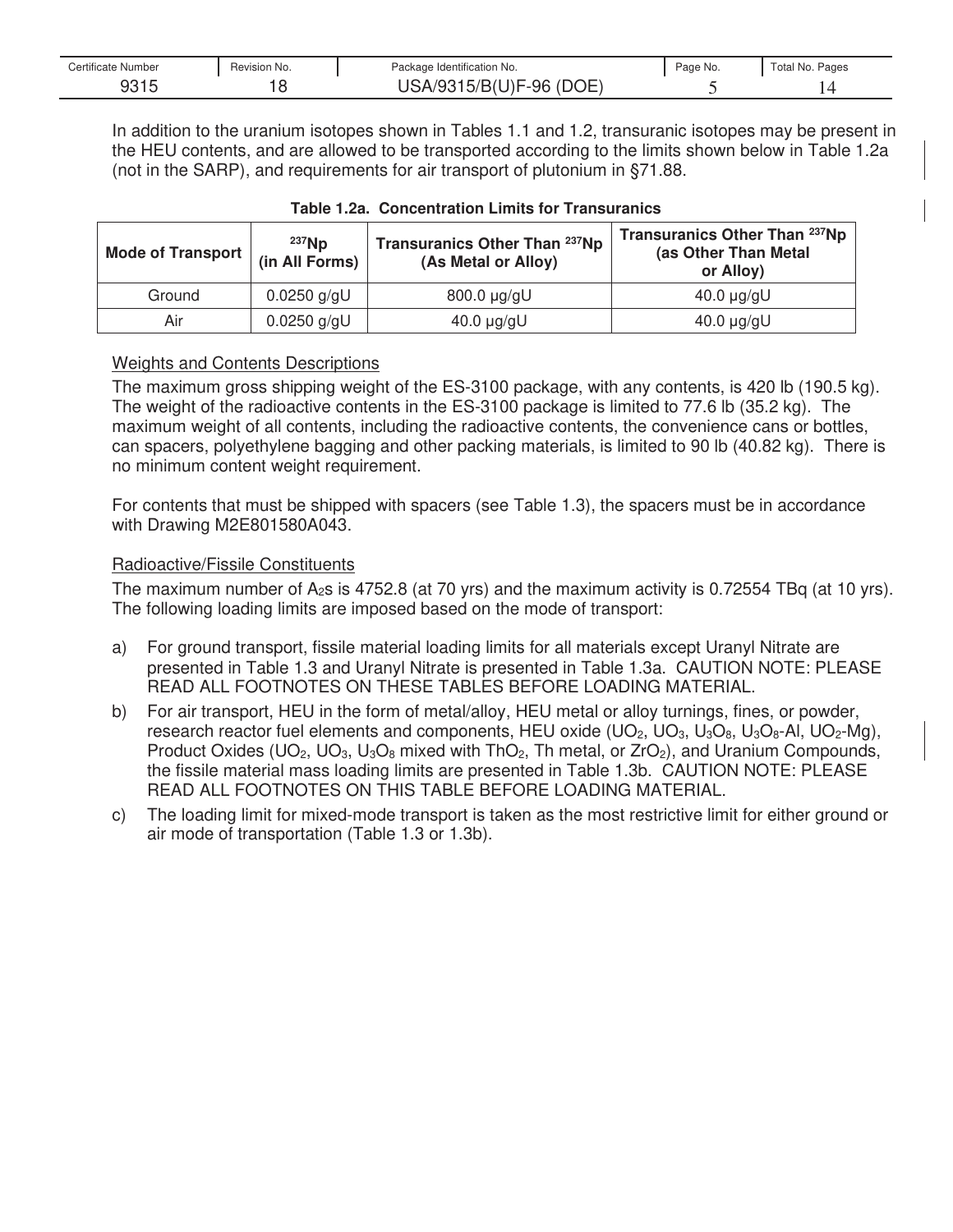| Certificate Number | Revision No. | Package Identification No. | Page No. | Total No. Pages |
|--------------------|--------------|----------------------------|----------|-----------------|
| ∩∩⊣⊏               | ╰            | NΕ<br>J)F-96<br>M          |          | ⊸<br>. .        |

## **Table 1.3 –Authorized Content and Fissile Mass Loading Limits for Ground Transportation a, b, c**

| <b>Content Description</b>    |             | <b>Enrichment</b>   | <b>CSI</b> | No Spacers,<br>$235U$ (kg) | 277-4 can<br>Spacers, <sup>d</sup><br>$235U$ (kg) |
|-------------------------------|-------------|---------------------|------------|----------------------------|---------------------------------------------------|
|                               | Cylinder A  | $≤ 100%$            | $0.0\,$    | 15.000                     | 25.000                                            |
|                               | Cylinder B  | $≤ 100%$            | $0.0\,$    | 18.000                     | 30.000                                            |
|                               | Cylinder C  | ≤ 93.5%             | $0.0\,$    | 11.991                     |                                                   |
| Solid HEU metal or            | Cylinder D  | $≤ 93.5\%$          | $0.0\,$    | 14.656                     |                                                   |
| alloy (specified              | Square bars | $\leq 100\%$        | $0.0\,$    | 30.000                     | 35.200 f                                          |
| geometric shape) <sup>e</sup> | Slugs       | $\leq 95\%$         | $0.0\,$    | 17.374                     | $\blacksquare$                                    |
|                               | Slugs       | $\leq 80\%$         | 0.0        | $\overline{\phantom{a}}$   | 29.318                                            |
|                               | Slugs       | $> 80\%, \leq 95\%$ | $0.0\,$    | $\overline{\phantom{a}}$   | 24.324                                            |
|                               | Slugs       | $> 80\%, \leq 95\%$ | 0.4        | $\overline{\phantom{0}}$   | 34.749                                            |
|                               |             |                     | 0.0        | 2.600                      | 3.600                                             |
|                               |             |                     | 0.4        | 4.000                      | 5.900                                             |
|                               |             | $> 95\%, \le 100\%$ | 0.8        | 6.200                      | 10.500                                            |
|                               |             |                     | 2.0        | 10.700                     | 17.500                                            |
|                               |             |                     | 3.2        | 19.100                     | 22.400                                            |
|                               |             |                     | 0.0        | 2.755                      | 3.800                                             |
|                               |             |                     | 0.4        | 4.370                      | 6.395                                             |
|                               |             | $> 90\%, \leq 95\%$ | 0.8        | 7.315                      | 12.825                                            |
|                               |             |                     | 2.0        | 13.300                     | 21.280                                            |
|                               |             |                     | 3.2        | 23.370                     | 23.370                                            |
|                               |             |                     | $0.0\,$    | 2.880                      | 4.140                                             |
|                               |             |                     | 0.4        | 4.860                      | 8.460                                             |
|                               |             | $> 80\%, \leq 90\%$ | 0.8        | 8.550                      | 15.660                                            |
|                               |             |                     | 2.0        | 16.110                     | 24.750                                            |
|                               |             |                     | 3.2        | 26.100                     | 27.990                                            |
| Broken HEU metal or alloy     |             |                     | 0.0        | 3.200                      | 4.880                                             |
|                               |             |                     | 0.4        | 5.840                      | 11.040                                            |
|                               |             | $> 70\%, \leq 80\%$ | 0.8        | 11.360                     | 20.480                                            |
|                               |             |                     | 2.0        | 20.320                     | 28.800                                            |
|                               |             |                     | 3.2        | 28.800                     | 28.800                                            |
|                               |             |                     | $0.0\,$    | 3.570                      | 6.580                                             |
|                               |             |                     | 0.4        | 7.350                      | 15.260                                            |
|                               |             | $> 60\%, \le 70\%$  | 0.8        | 15.260                     | 24.780                                            |
|                               |             |                     | 2.0        | 25.200                     | 25.200                                            |
|                               |             |                     | 3.2        | 25.200                     | 25.200                                            |
|                               |             |                     | $0.0\,$    | 7.200 kg U                 | 14.100 kg U                                       |
|                               |             |                     | 0.4        | 17.300 kg U                | 32.900 kg U                                       |
|                               |             | $≤ 60%$             | 0.8        | 34.500 kg U                | 35.20 kg U <sup>f</sup>                           |
|                               |             |                     | 2.0        | 35.20 kg Uf                | 35.20 kg Uf                                       |
|                               |             |                     | 3.2        | 35.20 kg U <sup>f</sup>    | 35.20 kg Uf                                       |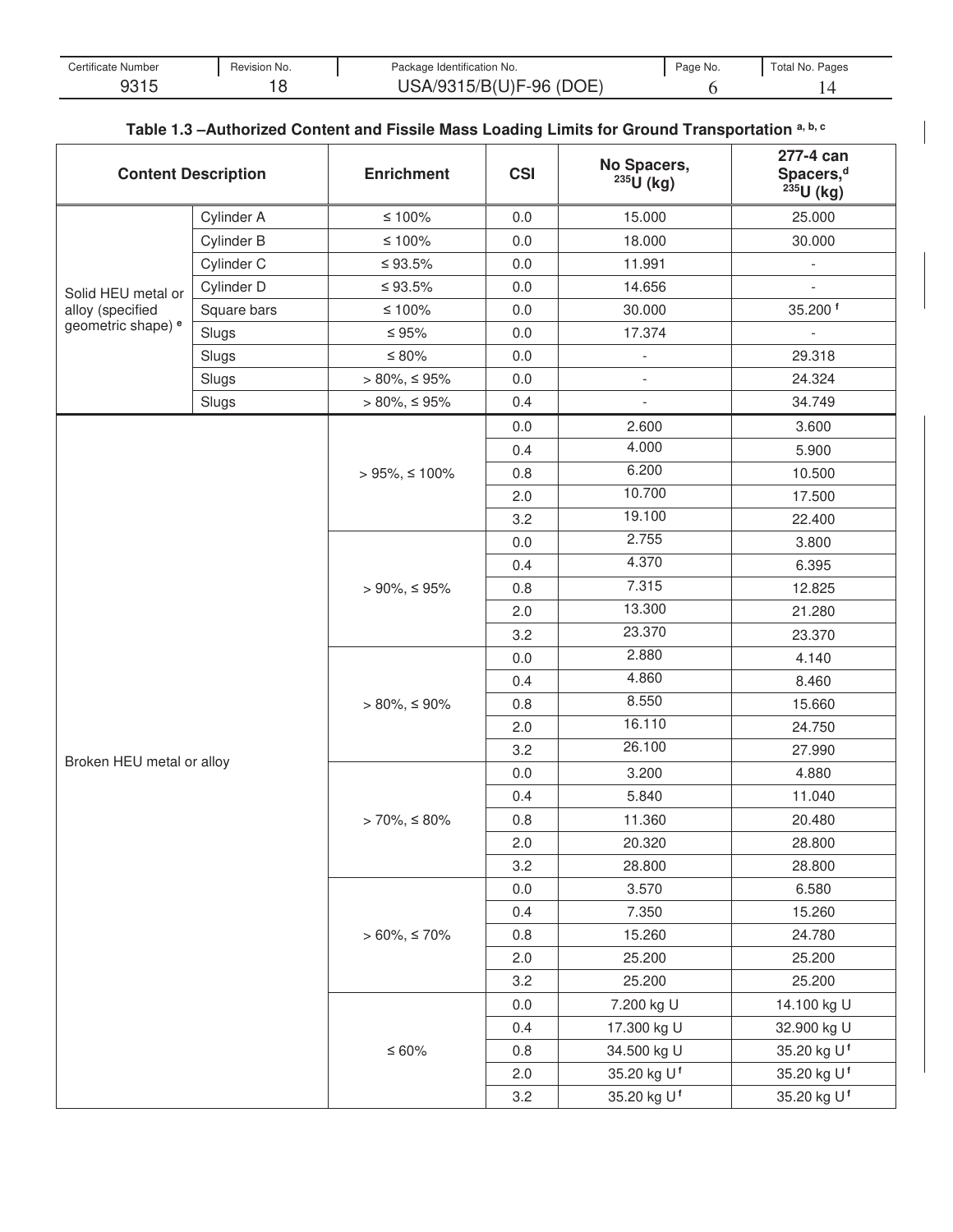| Certificate Number | Revision No. | Package Identification No. | Page No. | Total No. Pages |
|--------------------|--------------|----------------------------|----------|-----------------|
| ∩∩⊣ ⊑<br>ں ا ں ت   | c<br>∼       | $\sim$ $-$<br>)F-96<br>嗣   |          |                 |

## **Table 1.3 –Authorized Content and Fissile Mass Loading Limits for Ground Transportation (cont) a, b, c**

| <b>Content Description</b>             | <b>Enrichment</b>   | <b>CSI</b> | No Spacers,<br>$235U$ (kg) | 277-4 can<br>Spacers, <sup>d</sup><br>235U (kg) |
|----------------------------------------|---------------------|------------|----------------------------|-------------------------------------------------|
|                                        |                     | 0.0        | 2.600                      |                                                 |
|                                        |                     | 0.4        | 4.000                      |                                                 |
|                                        | $> 95\%, \le 100\%$ | 0.8        | 6.200                      |                                                 |
|                                        |                     | 2.0        | 10.500                     |                                                 |
|                                        |                     | 3.2        | 10.500                     |                                                 |
|                                        |                     | 0.0        | 2.755                      |                                                 |
|                                        |                     | 0.4        | 4.370                      |                                                 |
|                                        | $>90\%,\leq95\%$    | 0.8        | 7.315                      |                                                 |
|                                        |                     | 2.0        | 13.300                     |                                                 |
|                                        |                     | 3.2        | 15.295                     |                                                 |
|                                        |                     | 0.0        | 2.880                      |                                                 |
|                                        |                     | 0.4        | 4.860                      |                                                 |
|                                        | $> 80\%, \leq 90\%$ | 0.8        | 8.550                      | Spacers not required                            |
|                                        |                     | 2.0        | 16.110                     |                                                 |
| HEU metal or alloy turnings, fines, or |                     | 3.2        | 19.800                     |                                                 |
| powders <sup>9</sup>                   |                     | $0.0\,$    | 3.200                      |                                                 |
|                                        |                     | 0.4        | 5.840                      |                                                 |
|                                        | $> 70\%, \leq 80\%$ | 0.8        | 11.360                     |                                                 |
|                                        |                     | 2.0        | 20.320                     |                                                 |
|                                        |                     | 3.2        | 26.400                     |                                                 |
|                                        |                     | 0.0        | 3.570                      |                                                 |
|                                        |                     | 0.4        | 7.350                      |                                                 |
|                                        | $> 60\%, \leq 70\%$ | 0.8        | 15.260                     |                                                 |
|                                        |                     | 2.0        | 25.200                     |                                                 |
|                                        |                     | 3.2        | 25.200                     |                                                 |
|                                        |                     | $0.0\,$    | 7.200 kg U                 |                                                 |
|                                        |                     | 0.4        | 17.300 kg U                |                                                 |
|                                        | $≤ 60%$             | 0.8        | 34.500 kg U                |                                                 |
|                                        |                     | 2.0        | 35.20 kg U <sup>f</sup>    |                                                 |
|                                        |                     | 3.2        | 35.20 kg U <sup>f</sup>    |                                                 |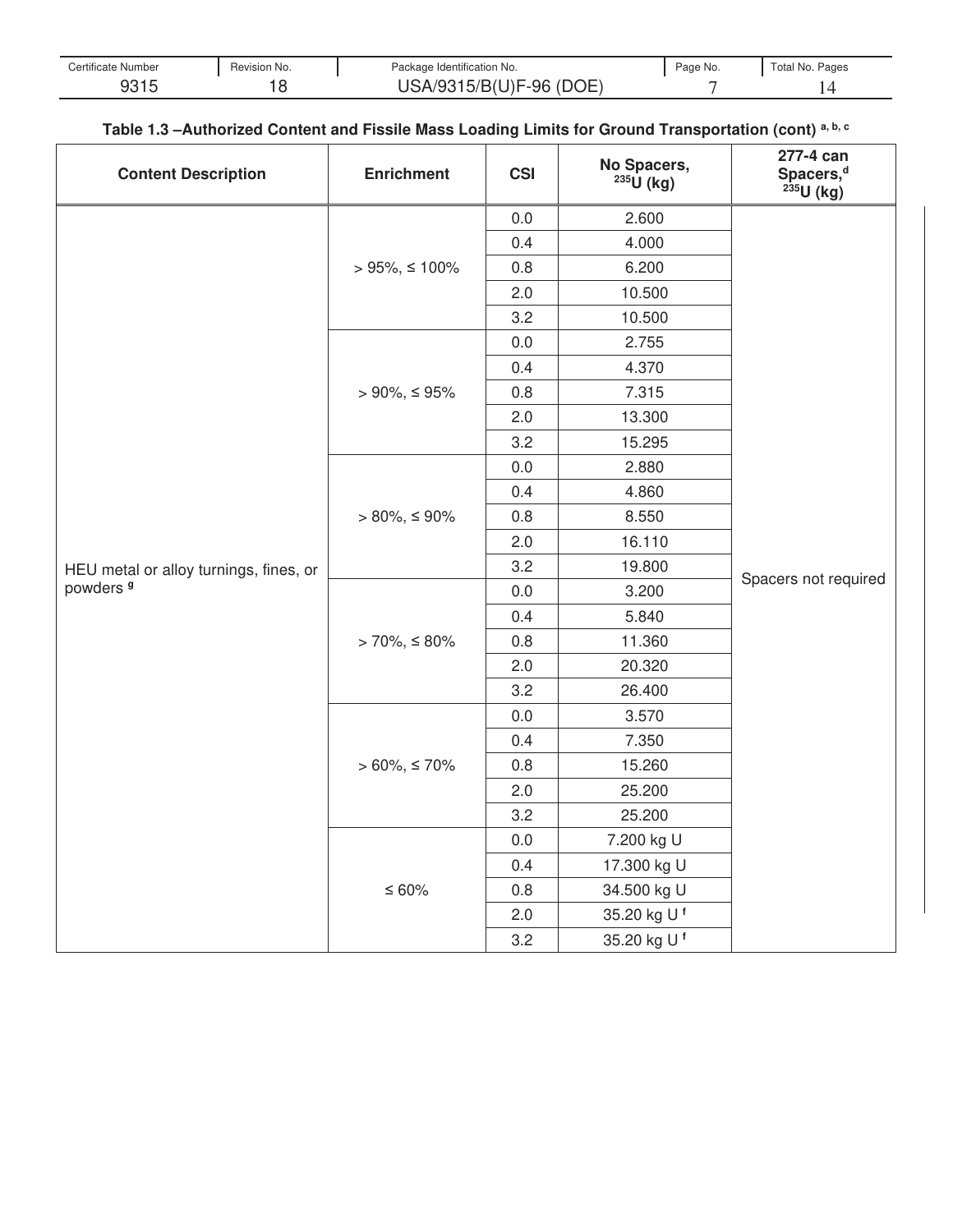| Certificate Number | Revision No. | Package Identification No. | Page No. | Total No. Pages |
|--------------------|--------------|----------------------------|----------|-----------------|
| 0.215<br>ں ا ں ت   | ∼            | $\sim$ $-$<br>)F-96<br>嗣   |          |                 |

### **Table 1.3 –Authorized Content and Fissile Mass Loading Limits for Ground Transportation (cont) a, b, c**

| <b>Content Description</b>                                                                                           |                                                                                                                                | <b>Enrichment</b> | <b>CSI</b>               | No Spacers,<br>$235U$ (kg) | 277-4 can<br>Spacers, <sup>d</sup><br>$235$ U (kg) |  |
|----------------------------------------------------------------------------------------------------------------------|--------------------------------------------------------------------------------------------------------------------------------|-------------------|--------------------------|----------------------------|----------------------------------------------------|--|
| HEU oxide: h, i                                                                                                      |                                                                                                                                |                   | $\overline{\phantom{a}}$ |                            |                                                    |  |
| UO <sub>2</sub> , UO <sub>3</sub> , U <sub>3</sub> O <sub>8</sub> , U <sub>3</sub> O <sub>8</sub> -AI,<br>$UO2$ -Mg, |                                                                                                                                |                   | See<br>below             | 15.13 kg oxide             |                                                    |  |
|                                                                                                                      | $2.0 - 6.54$ g/cm <sup>3</sup>                                                                                                 |                   | 0.0                      | 9.682 kg <sup>235</sup> U  |                                                    |  |
|                                                                                                                      | $2.0 - 6.54$ g/cm <sup>3</sup>                                                                                                 |                   | 0.4                      | 12.323 kg <sup>235</sup> U |                                                    |  |
|                                                                                                                      | $≥ 1.75, < 2.0$ g/cm <sup>3</sup>                                                                                              |                   | 0.0                      | 9.462 kg <sup>235</sup> U  |                                                    |  |
|                                                                                                                      | $≥ 1.5, < 1.75$ g/cm <sup>3</sup>                                                                                              | ≤ 100%            | 0.0                      | 8.362 kg <sup>235</sup> U  | Spacers not required                               |  |
| <b>Bulk Density</b>                                                                                                  | $≥ 1.25, < 1.5$ g/cm <sup>3</sup>                                                                                              |                   | 0.0                      | 7.042 kg <sup>235</sup> U  |                                                    |  |
|                                                                                                                      | $\geq 1.0, < 1.25$ g/cm <sup>3</sup>                                                                                           |                   | 0.0                      | 5.941 kg <sup>235</sup> U  |                                                    |  |
|                                                                                                                      | $≥ 0.75, < 1.0$ g/cm <sup>3</sup>                                                                                              |                   | 0.0                      | 4.841 kg <sup>235</sup> U  |                                                    |  |
|                                                                                                                      | $\geq 0.5, < 0.75$ g/cm <sup>3</sup>                                                                                           |                   | 0.0                      | 3.521 kg <sup>235</sup> U  |                                                    |  |
| Th metal                                                                                                             | Product oxides: UO <sub>2</sub> , UO <sub>3</sub> , U <sub>3</sub> O <sub>8</sub><br>mixed with ThO <sub>2</sub> or mixed with | $≤ 100%$          | See<br>below             | 15.13 kg oxide             |                                                    |  |
|                                                                                                                      | $2.0 - 6.54$ g/cm <sup>3</sup>                                                                                                 |                   | 0.0                      | 9.682 kg <sup>235</sup> U  |                                                    |  |
|                                                                                                                      | $2.0 - 6.54$ g/cm <sup>3</sup>                                                                                                 |                   | 0.4                      | 12.323 kg <sup>235</sup> U |                                                    |  |
|                                                                                                                      | $≥ 1.75, < 2.0$ g/cm <sup>3</sup>                                                                                              |                   | 0.0                      | 8.890 kg <sup>235</sup> U  | Spacers not required                               |  |
|                                                                                                                      | $≥ 1.5, < 1.75$ g/cm <sup>3</sup>                                                                                              |                   | 0.0                      | 6.821 kg <sup>235</sup> U  |                                                    |  |
| <b>Bulk Density</b>                                                                                                  | $≥ 1.25, < 1.5$ g/cm <sup>3</sup>                                                                                              |                   | 0.0                      | 5.765 kg <sup>235</sup> U  |                                                    |  |
|                                                                                                                      | $\geq 1.0, < 1.25$ g/cm <sup>3</sup>                                                                                           |                   | 0.0                      | 4.841 kg <sup>235</sup> U  |                                                    |  |
|                                                                                                                      | $≥ 0.75, < 1.0$ g/cm <sup>3</sup>                                                                                              |                   | 0.0                      | 4.049 kg <sup>235</sup> U  |                                                    |  |
|                                                                                                                      | $≥ 0.5, < 0.75$ g/cm <sup>3</sup>                                                                                              |                   | 0.0                      | 3.301 kg <sup>235</sup> U  |                                                    |  |
|                                                                                                                      | Product oxides: UO <sub>2</sub> , UO <sub>3</sub> , U <sub>3</sub> O <sub>8</sub><br>mixed with ZrO <sub>2</sub>               |                   | See<br>below             | 15.13 kg oxide             |                                                    |  |
|                                                                                                                      | $2.0 - 6.54$ g/cm <sup>3</sup>                                                                                                 |                   | 0.0                      | 9.682 kg <sup>235</sup> U  |                                                    |  |
|                                                                                                                      | $2.0 - 6.54$ g/cm <sup>3</sup>                                                                                                 |                   | 0.4                      | 12.323 kg <sup>235</sup> U |                                                    |  |
|                                                                                                                      | $≥ 1.75, < 2.0$ g/cm <sup>3</sup>                                                                                              |                   | 0.0                      | 8.406 kg <sup>235</sup> U  |                                                    |  |
|                                                                                                                      | $≥ 1.5, < 1.75$ g/cm <sup>3</sup>                                                                                              | $≤ 100%$          | 0.0                      | 6.073 kg <sup>235</sup> U  | Spacers not required                               |  |
| <b>Bulk Density</b>                                                                                                  | $≥ 1.25, < 1.5$ g/cm <sup>3</sup>                                                                                              |                   | 0.0                      | 5.105 kg <sup>235</sup> U  |                                                    |  |
|                                                                                                                      | $\geq 1.0, < 1.25$ g/cm <sup>3</sup>                                                                                           |                   | 0.0                      | 4.313 kg <sup>235</sup> U  |                                                    |  |
|                                                                                                                      | $\geq 0.75$ , < 1.0 g/cm <sup>3</sup>                                                                                          |                   | 0.0                      | 3.609 kg <sup>235</sup> U  |                                                    |  |
|                                                                                                                      | $\geq 0.5, < 0.75$ g/cm <sup>3</sup>                                                                                           |                   | 0.0                      | 3.081 kg <sup>235</sup> U  |                                                    |  |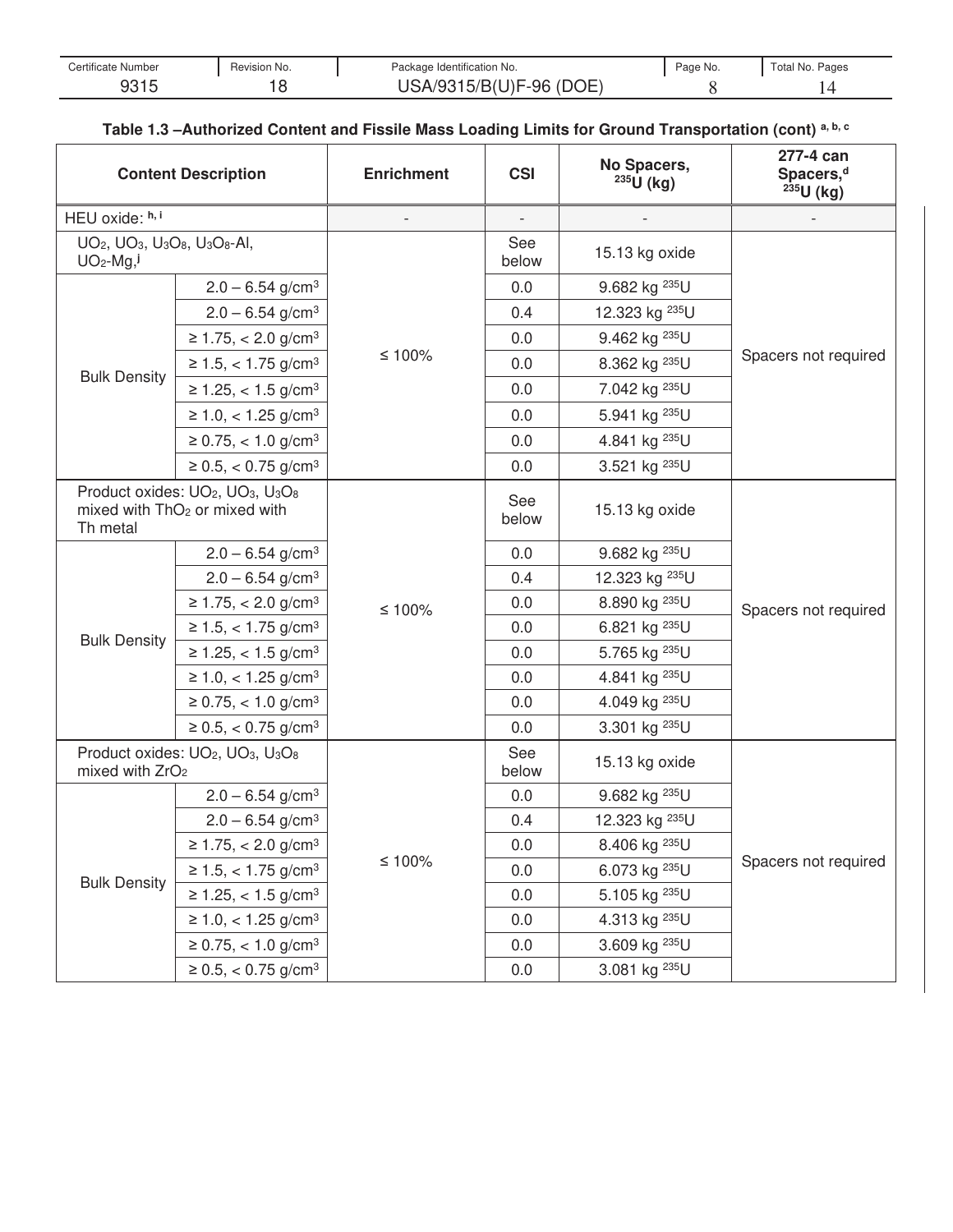| Certificate Number | Revision No. | Package Identification No. | Page No. | Total No. Pages |
|--------------------|--------------|----------------------------|----------|-----------------|
| ∩∩⊣ ⊑<br>ں ا ں ت   | £<br>∼       | $\sim$ $-$<br>)F-96<br>嗣   |          |                 |

### **Table 1.3 –Authorized Content and Fissile Mass Loading Limits for Ground Transportation (cont) a, b, c**

| <b>Content Description</b>   |                                                                                  | <b>Enrichment</b>   | <b>CSI</b> | No Spacers,<br>$235U$ (kg)                                                          | 277-4 can<br>Spacers, <sup>d</sup><br>$235$ U (kg) |
|------------------------------|----------------------------------------------------------------------------------|---------------------|------------|-------------------------------------------------------------------------------------|----------------------------------------------------|
|                              | UZrH <sub>x</sub> (TRIGA) <sup>k</sup>                                           | $≤ 20%$             | 0.0        | $0.921$ <sup>1</sup>                                                                |                                                    |
|                              |                                                                                  | $> 20\%, \leq 70\%$ | 0.0        | $0.408$ <sup>1</sup>                                                                | Spacers not required                               |
|                              | UZrHx (SNAP) <sup>k</sup>                                                        | $\geq 93\%$         | 0.0        | $0.857$ <sup>1</sup>                                                                |                                                    |
|                              | U-Zr                                                                             | $≤ 100%$            | varies     | See limit for broken<br>metal or alloy                                              | Spacers as required                                |
|                              | U-AI                                                                             | $≤ 100%$            | 0.0        | 7.333 kg U-Al<br>1.117 kg U<br>1.050 kg <sup>235</sup> U                            |                                                    |
|                              | $U_3O_8$ -Al                                                                     | $≤ 100%$            | 0.0        | 15.13 kg oxide<br>9.682 kg <sup>235</sup> U                                         |                                                    |
| Research                     |                                                                                  |                     | 0.4        | 15.13 kg oxide<br>12.323 kg <sup>235</sup> U                                        |                                                    |
| reactor fuel<br>elements and | UO <sub>2</sub>                                                                  | $≤ 100%$            | 0.0        | 21.937 kg UO <sub>2</sub><br>19.308 kg <sup>235</sup> U                             |                                                    |
| components                   | $UO2-ThO2$                                                                       | $≤ 100%$            | 0.0        | 21.937 kg UO <sub>2</sub><br>19.308 kg <sup>235</sup> U                             |                                                    |
|                              |                                                                                  |                     | 0.0        | 15.13 kg oxide<br>9.682 kg <sup>235</sup>                                           | Spacers not required                               |
|                              | Oxides of U-Zr <sup>m</sup>                                                      | $≤ 100%$            | 0.4        | 15.13 kg oxide<br>12.323 kg <sup>235</sup> U                                        |                                                    |
|                              | $UO2-Mg$                                                                         | $≤ 100%$            | 0.0        | 15.13 kg oxide<br>9.682 kg <sup>235</sup> U                                         |                                                    |
|                              |                                                                                  |                     | 0.4        | 15.13 kg oxide<br>12.323 kg <sup>235</sup> U                                        |                                                    |
|                              | $U_3Si_2$ -Al                                                                    | $≤ 100%$            | 0.0        | 5.825 kg U <sub>3</sub> Si <sub>2</sub> -Al<br>2.277 kg U<br>450 g <sup>235</sup> U |                                                    |
|                              | UF <sub>4</sub>                                                                  | $≤ 100%$            | $0.0\,$    | 3.0 kg UF <sub>4</sub><br>2.267 kg <sup>235</sup> U                                 |                                                    |
|                              |                                                                                  |                     | 2.0        | 24.0 kg UF <sub>4</sub><br>18.136 kg <sup>235</sup> U                               |                                                    |
|                              | UO <sub>2</sub> F <sub>2</sub>                                                   | $≤ 100%$            | 0.0        | 3.0 kg UO <sub>2</sub> F <sub>2</sub><br>2.067 kg <sup>235</sup> U                  |                                                    |
|                              | UC                                                                               | $≤ 100%$            | 0.0        | 2.0 kg UC<br>1.815 kg <sup>235</sup> U                                              |                                                    |
| Uranium<br>compounds         | <b>UN</b>                                                                        | $≤ 100%$            | 0.0        | 2.0 kg UN<br>1.888 kg <sup>235</sup> U                                              | Spacers not required                               |
|                              | <b>TRISO</b>                                                                     | $≤ 100%$            | $0.0\,$    | 2.0 kg TRISO<br>1.815 kg <sup>235</sup> U                                           |                                                    |
|                              |                                                                                  | $≥ 19.7\%, < 40\%$  | 0.0        | 13.0 kg $U_3Si_2$<br>4.819 kg <sup>235</sup> U                                      |                                                    |
|                              | U <sub>3</sub> Si <sub>2</sub> , U <sub>3</sub> Si <sub>2</sub> -Al <sup>n</sup> | $≥ 40\%, ≤ 60\%$    | 0.0        | 7.0 kg U <sub>3</sub> Si <sub>2</sub><br>3.892 kg <sup>235</sup> U                  |                                                    |
|                              |                                                                                  | $≥ 19.7\%, < 40\%$  | 0.0        | 14.0 kg U <sub>3</sub> Si<br>5.387 kg <sup>235</sup> U                              |                                                    |
|                              | U <sub>3</sub> Si <sub>2</sub> , U <sub>3</sub> Si <sub>2</sub> -Al <sup>n</sup> | $≥ 40\%, ≤ 60\%$    | 0.0        | 8.5 kg U <sub>3</sub> Si<br>4.906 kg <sup>235</sup> U                               |                                                    |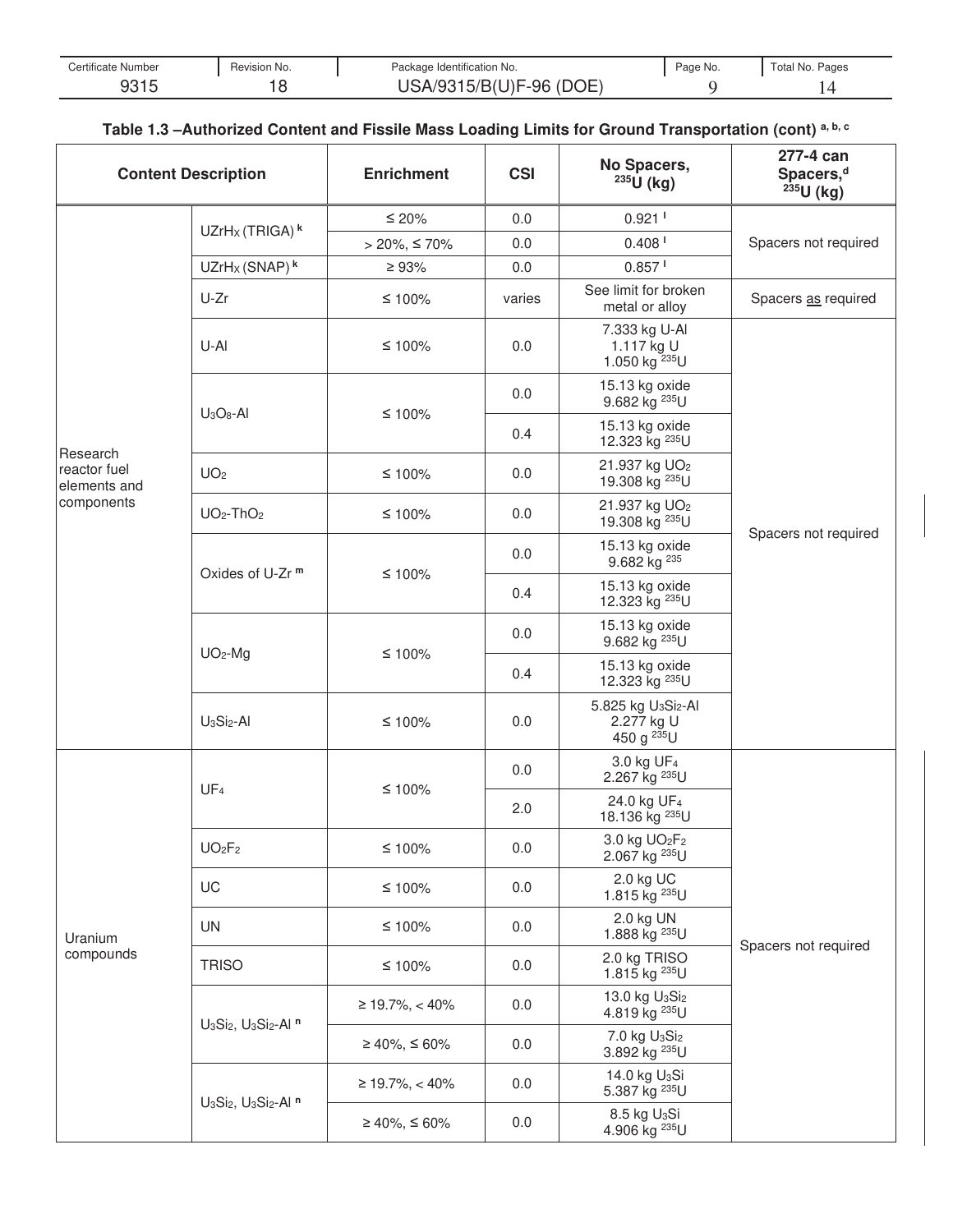| <b>Certificate Number</b> | Revision No. | Package Identification No.    | Page No. | <sup>r</sup> otal No.<br>Pages |
|---------------------------|--------------|-------------------------------|----------|--------------------------------|
| ∩∩⊣г<br>ں ا ب ت           |              | ЮE<br>'DC<br>$(U)F-96$<br>5/5 |          |                                |

### **Table 1.3 –Notes:**

- a With the exception of the UNX crystals (Section 1.2.2.2 of the SARP), which are loaded for shipment in crystalline solid form, HEU in solution form is not authorized for shipment in the ES-3100.
- b All limits are expressed in kg <sup>235</sup>U unless otherwise indicated.
- c Mass loadings cannot be rounded up.
- d 277-4 can spacers as described on Drawing M2E801580A043 (Appendix 1.3.7 of the SARP).
- e HEU bulk metal and alloy not covered by these specific geometric shapes must be put into the broken metal category. Geometries of solid shapes are as follows:
	- Cylinder A is larger than 3.24 in. diameter but no larger than 4.25 in. diameter: maximum of 1 cylinder per can.
	- Cylinder B is no larger than 3.24 in. diameter: maximum of 1 cylinder per can.
	- Cylinder C is a uranium-molybdenum alloy with  $\leq$  95 wt. % uranium and  $\leq$  93.5% <sup>235</sup>U enrichment; the cylinder length is  $\leq$  3.30 in. with an inner diam of  $\geq$  1.50 in., an outer diam of  $\leq$  4.35 in., and a maximum mass of 13.5 kg: maximum of 1 cylinder per CV.
	- Cylinder D is a uranium-molybdenum alloy with  $\leq$  95 wt % uranium and  $\leq$  93.5% <sup>235</sup>U enrichment; the cylinder length is  $\leq$  5.80 in. with an inner diam of  $\geq$  1.35 in., an outer diam of  $\leq$  3.86 in., and a maximum mass of 16.5 kg: maximum of 1 cylinder per CV.
	- Square bars are no larger than 2.29 in.  $\times$  2.29 in. (cross section): maximum of 1 bar per can.
	- Slugs are a maximum of 1.5 in. diameter  $\times$  2.0 in. tall: a maximum of 10 per convenience can where the actual number permitted is restricted by the stated loading limit.
- f Maximum planned content weight is 35.20 kg. Maximum analyzed content weight for criticality safety is 36.0 kg.
- g Samples and small quantities  $\leq 50$  g of HEU metal or alloy turnings, fines, or powders may be shipped under the parent form mass limits (e.g., broken metal, reactor fuel, etc.).
- h Seal time must be 12 months or less. Seal time is the length of time after the ES-3100 containment vessel is sealed that the shipment must be complete.
- i Allowable HEU bulk oxide densities are  $0.5$ -6.54 g/cm<sup>3</sup> and the total mass of oxide in all cases is limited to 15.13 kg. Moisture content in oxide is limited to 3 weight percent water.
- UO<sub>2</sub>-Mg will be shipped in a glass bottle inside a metal convenience can under an inert cover gas.
- k For SNAP UZrH<sub>x</sub>,  $x \le 2$ . For TRIGA UZrH<sub>x</sub>,  $x \le 1.6$ . Carbon coating for reactor fuel is not controlled (SARP Sect. 6.9.8.3.1).
- I Evaluation limit is based on specific fuel type as opposed to a maximum calculated limit for UZrH<sub>x</sub>.
- m Oxides of U-Zr are  $UO<sub>2</sub>$ -Zr and  $UO<sub>2</sub>$ -ZrO<sub>2</sub>.
- n No control on the amount of aluminum.

### **Table 1.3a – Loading Limits for Uranyl Nitrate Crystals for Ground Transport**

| Product <sup>a, b</sup> | Seal time <sup>c</sup><br>(months) | <b>CSI</b> | Loading limit d, e<br>(kg UNX) | U content <sup>f</sup><br>$(wt\%)$ |
|-------------------------|------------------------------------|------------|--------------------------------|------------------------------------|
| <b>UNX</b>              |                                    | 0.4        | 11.90                          | $52 < U \le 61$                    |
| $0 < X \leq 3$          |                                    | 0.4        | 6.70                           | $52 < U \le 61$                    |
| <b>UNX</b>              |                                    | 0.4        | 9.17                           | $46 < U \le 52$                    |
| X > 3                   |                                    | 0.0        | 4.75                           | $46 < U \le 52$                    |

### **Table 1.3a Notes:**

- a UNX is uranyl nitrate hydrate  $[UO_2(NO_3)_2 * XH_2O]$  where  $0 < X \le 6$ .
- b Must be shipped in Teflon bottles.
- c Seal Time length of time after the ES-3100 containment vessel is sealed that the shipment must be complete.
- d Total mass of UNX crystals. Spacers are not required for this content type.
- e Loading limits for uranyl nitrate crystals are based on hydrogen generation calculations presented in Appendix 3.5.4 of the SARP.
- f Enrichment up to 100%.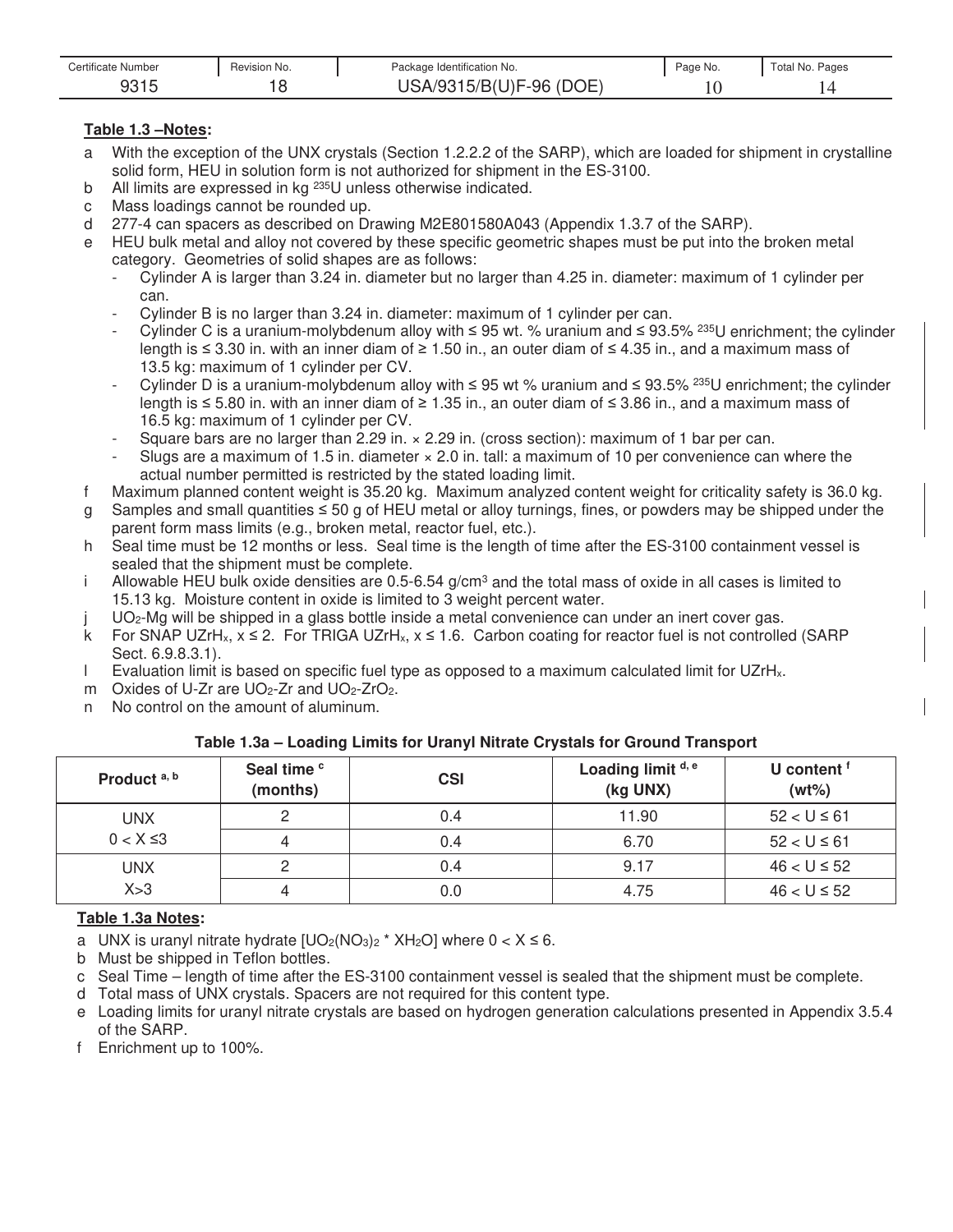| Certificate Number | Revision No. | Package Identification No. | Page No. | Total No. Pages |
|--------------------|--------------|----------------------------|----------|-----------------|
| 821 F<br>JU I J    |              | (DOE<br>$'(U)F-96$<br>5/B( |          |                 |

| Table 1.3b - Loading Limits for Air Transport a, b, c |  |  |  |  |
|-------------------------------------------------------|--|--|--|--|
|-------------------------------------------------------|--|--|--|--|

| <b>Content description</b>                                                                                                                                                                                         | <b>Enrichment</b>                   | <b>CSI</b>             | $235U$ (kg)              |           |
|--------------------------------------------------------------------------------------------------------------------------------------------------------------------------------------------------------------------|-------------------------------------|------------------------|--------------------------|-----------|
| HEU metal or alloy                                                                                                                                                                                                 |                                     | ≤ 100%                 | — d                      | 7.00      |
| HEU metal or alloy turnings, fines, or powder <sup>e</sup>                                                                                                                                                         |                                     | ≤ 100%                 | $\rule{1em}{0.15mm}$ d   | 7.00      |
| Research reactor fuel elements and components k                                                                                                                                                                    | $≤ 20%$                             | $\rule{1em}{0.15mm}$ d | 0.921                    |           |
| (UZrHx, <sup>f</sup> U-Zr, U-Al, U <sub>3</sub> O <sub>8</sub> -Al, UO <sub>2</sub> , UO <sub>2</sub> -ThO <sub>2</sub> ,<br>oxides of U-Zr, <sup>g</sup> UO <sub>2</sub> -Mg, U <sub>3</sub> Si <sub>2</sub> -Al) |                                     | > 20%                  | $-$ d                    | 0.408     |
| HEU oxide h, i :                                                                                                                                                                                                   |                                     | $-$                    | $\overline{\phantom{a}}$ |           |
| UO <sub>2</sub> , UO <sub>3</sub> , U <sub>3</sub> O <sub>8</sub> , U <sub>3</sub> O <sub>8</sub> -AI, UO <sub>2</sub> -Mg, <sup>j</sup>                                                                           |                                     |                        |                          |           |
|                                                                                                                                                                                                                    | $≥ 1.0, < 1.5$ g/cm <sup>3</sup>    |                        |                          | 2.15      |
|                                                                                                                                                                                                                    | $≥ 1.5, < 2.0$ g/cm <sup>3</sup>    |                        |                          | 2.77      |
| <b>Bulk density</b>                                                                                                                                                                                                | $\geq$ 2.0, < 3.0 g/cm <sup>3</sup> | ≤ 100%                 | $-$ d                    | 3.38      |
|                                                                                                                                                                                                                    | $\geq 3.0, < 4.0$ g/cm <sup>3</sup> |                        |                          | 4.75      |
|                                                                                                                                                                                                                    | $\geq 4.0, < 5.0$ g/cm <sup>3</sup> |                        |                          | 6.02      |
|                                                                                                                                                                                                                    | $≥ 5.0, ≤ 6.54$ g/cm <sup>3</sup>   |                        |                          | 7.57      |
| Product oxides (UO <sub>2</sub> , UO <sub>3</sub> , U <sub>3</sub> O <sub>8</sub> ) mixed with ThO <sub>2</sub> :                                                                                                  |                                     |                        |                          | see below |
|                                                                                                                                                                                                                    | $≥ 1.0, < 1.5$ g/cm <sup>3</sup>    | ≤ 100%                 |                          | 1.14      |
|                                                                                                                                                                                                                    | $≥ 1.5, < 2.0$ g/cm <sup>3</sup>    |                        |                          | 1.58      |
|                                                                                                                                                                                                                    | $≥ 2.0, < 3.0$ g/cm <sup>3</sup>    |                        | — d                      | 2.46      |
| <b>Bulk Density</b>                                                                                                                                                                                                | $\geq 3.0, < 4.0$ g/cm <sup>3</sup> |                        |                          | 4.48      |
|                                                                                                                                                                                                                    | $\geq 4.0, < 5.0$ g/cm <sup>3</sup> |                        |                          | 6.02      |
|                                                                                                                                                                                                                    | $≥ 5.0, ≤ 6.54$ g/cm <sup>3</sup>   |                        |                          | 7.57      |
| Product oxides (UO <sub>2</sub> , UO <sub>3</sub> , U <sub>3</sub> O <sub>8</sub> ) mixed with ZrO <sub>2</sub> :                                                                                                  |                                     |                        |                          | see below |
|                                                                                                                                                                                                                    | $≥ 1.0, < 1.5$ g/cm <sup>3</sup>    |                        |                          | 0.70      |
|                                                                                                                                                                                                                    | $≥ 1.5, < 2.0$ g/cm <sup>3</sup>    |                        |                          | 0.83      |
| <b>Bulk Density</b>                                                                                                                                                                                                | $\geq$ 2.0, < 3.0 g/cm <sup>3</sup> | ≤ 100%                 | _ d                      | 1.49      |
|                                                                                                                                                                                                                    | $\geq 3.0, < 4.0$ g/cm <sup>3</sup> |                        |                          | 3.12      |
|                                                                                                                                                                                                                    | $\geq 4.0, < 5.0$ g/cm <sup>3</sup> |                        |                          | 6.02      |
|                                                                                                                                                                                                                    | $≥ 5.0, ≤ 6.54$ g/cm <sup>3</sup>   |                        |                          | 7.57      |
| Product oxides (UO <sub>2</sub> , UO <sub>3</sub> , U <sub>3</sub> O <sub>8</sub> ) mixed with Th metal:                                                                                                           |                                     |                        |                          | see below |
|                                                                                                                                                                                                                    | $≥ 1.0, < 1.5$ g/cm <sup>3</sup>    |                        |                          | 1.18      |
|                                                                                                                                                                                                                    | $\geq 1.5, < 2.0$ g/cm <sup>3</sup> |                        |                          | 1.71      |
|                                                                                                                                                                                                                    | $\geq$ 2.0, < 3.0 g/cm <sup>3</sup> | $≤ 100%$               | $\rule{1em}{0.15mm}$ d   | 2.55      |
| <b>Bulk Density</b>                                                                                                                                                                                                | $\geq 3.0, < 4.0$ g/cm <sup>3</sup> |                        |                          | 4.66      |
|                                                                                                                                                                                                                    | $\geq 4.0, < 5.0$ g/cm <sup>3</sup> |                        |                          | 6.02      |
|                                                                                                                                                                                                                    | $≥ 5.0, ≤ 6.54$ g/cm <sup>3</sup>   |                        |                          | 7.57      |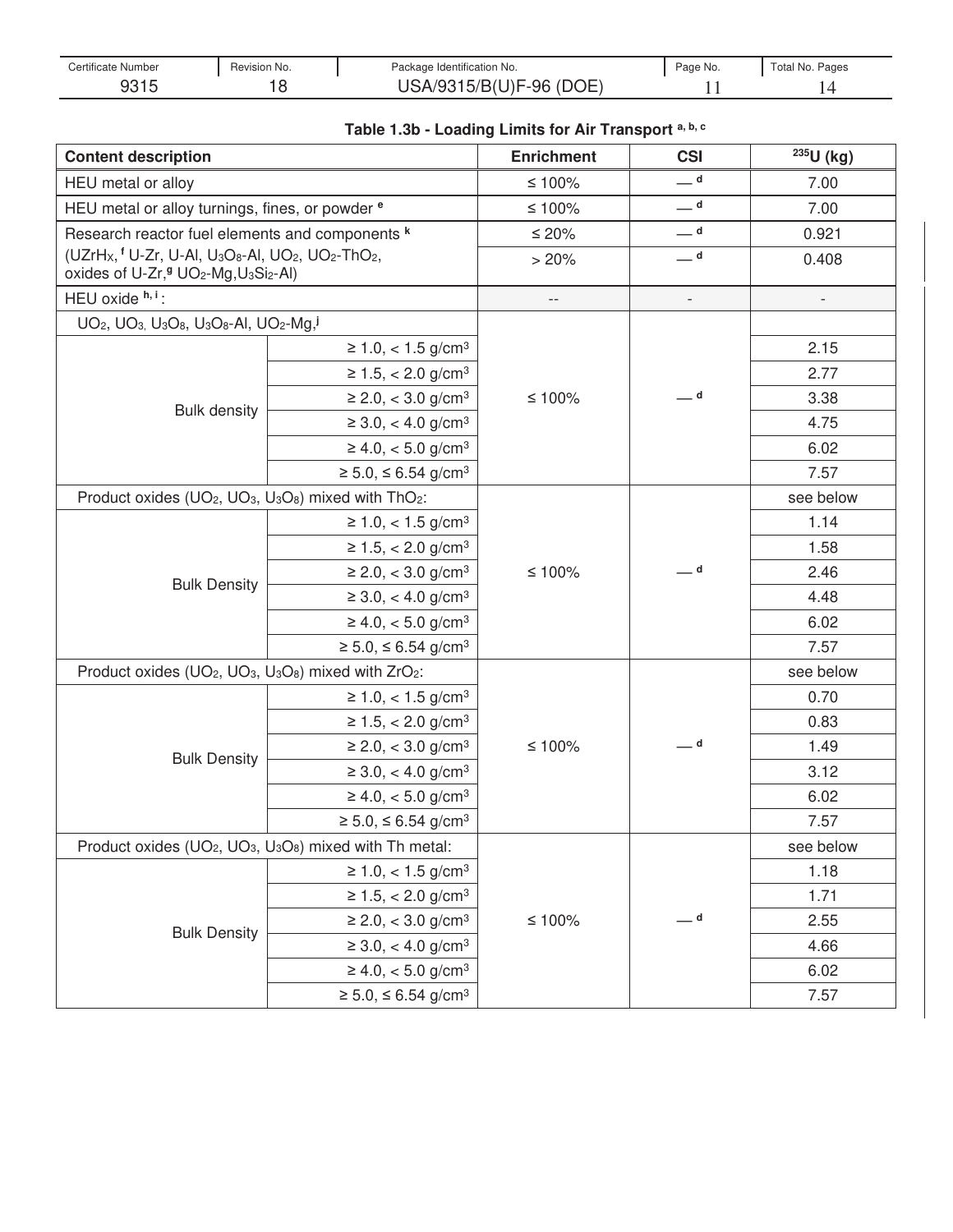| Certificate Number | Revision No. | Package Identification No.          | Page No. | Total No. Pages |
|--------------------|--------------|-------------------------------------|----------|-----------------|
| 9315<br>ں رہ ن     |              | 15/B(U)F-96 (DOE)<br><b>SA/9315</b> |          |                 |

| Table 1.3b - Loading Limits for Air Transport a, b, c (cont.) |  |  |  |
|---------------------------------------------------------------|--|--|--|
|---------------------------------------------------------------|--|--|--|

| <b>Content description</b>       | <b>Enrichment</b>  | <b>CSI</b> | 235U (kg)                                                         |
|----------------------------------|--------------------|------------|-------------------------------------------------------------------|
| Uranium compounds <sup>1</sup> : |                    |            | see below                                                         |
| UF <sub>4</sub>                  | ≤ 100%             | $-$ d      | 24.0 kg UF <sub>4</sub><br>18.13 kg <sup>235</sup> U              |
| UO <sub>2</sub> F <sub>2</sub>   | ≤ 100%             | $-$ d      | 3.0 kg UO <sub>2</sub> F <sub>2</sub><br>2.06 kg <sup>235</sup> U |
| UC                               | ≤ 100%             | $-$ d      | 2.0 kg UC<br>1.81 kg <sup>235</sup> U                             |
| UN                               | ≤ 100%             | $-$ d      | 2.0 kg UN<br>1.88 kg <sup>235</sup> U                             |
| $U_3Si_2$                        | $≥ 19.7\%, < 40\%$ | — d        | 8.5 kg U <sub>3</sub> Si <sub>2</sub><br>3.15 kg <sup>235</sup> U |
|                                  | $≥ 40\%, ≤ 60\%$   |            | 6.5 kg U <sub>3</sub> Si <sub>2</sub><br>3.61 kg <sup>235</sup> U |
|                                  | $≥ 19.7\%, < 40\%$ | $-$ d      | 8.5 kg U <sub>3</sub> Si<br>3.27 kg <sup>235</sup> U              |
| $U_3Si$                          | $≥ 40\%, ≤ 60\%$   |            | 6.5 kg U <sub>3</sub> Si<br>3.75 kg <sup>235</sup> U              |

#### **Table 1.3b Notes:**

- a All limits are expressed in kg 235U unless otherwise indicated.
- b Mass loadings cannot be rounded up.
- c The loading limit for mixed-mode transport is taken as the most restrictive limit for either ground or air mode of transportation (Table 1.3 or 1.3b of SARP and this certificate).
- d. CSI and spacer use are governed by ground transport mode.
- e. If the mass of metal or alloy turnings, fines, or powders is  $\leq$  50 grams, then it may be shipped as the parent form (e.g., broken metal, reactor fuel, etc.).
- f. For SNAP UZrH<sub>x</sub>,  $x \le 2$ . For TRIGA UZrH<sub>x</sub>,  $x \le 1.6$ .
- g. Oxides of U-Zr are UO<sub>2</sub>-Zr and UO<sub>2</sub>-ZrO<sub>2</sub>.
- h Seal time must be 12 months or less. Seal time is the length of time after the ES-3100 containment vessel is sealed that the shipment is complete.
- i Allowable HEU bulk oxide densities are 1.0-6.54 g/cm<sup>3</sup>. Moisture content in oxide is limited to 3 weight percent water.
- UO<sub>2</sub>-Mg will be shipped in a glass bottle inside a metal convenience can under an inert cover gas.
- k Carbon coating for reactor fuel is not controlled (SARP Sect. 6.9.8.3.1).
- l Allowable uranium compound bulk densities are  $2.0 6.54$  g/cm<sup>3</sup>.
- (c) Criticality Safety Index

The Criticality Safety Index (CSI) assigned for each content is shown above in section 5(b) of this certificate.

- (d) Conditions
	- (1) The vent holes on the outer steel drum shall be capped closed during transport and storage to preclude entry of rain water into the insulation cavity of the drum.
	- (2) Content forms may not be mixed in a single ES-3100 containment vessel.
	- (3) Where can spacers are required for a "per package" mass loading, the quantity of fissile materials located in any vacancy between or adjacent to can spacers shall not exceed one-third of the mass loading limit in Table 1.3. Spacers must be positioned between every two convenience cans, or in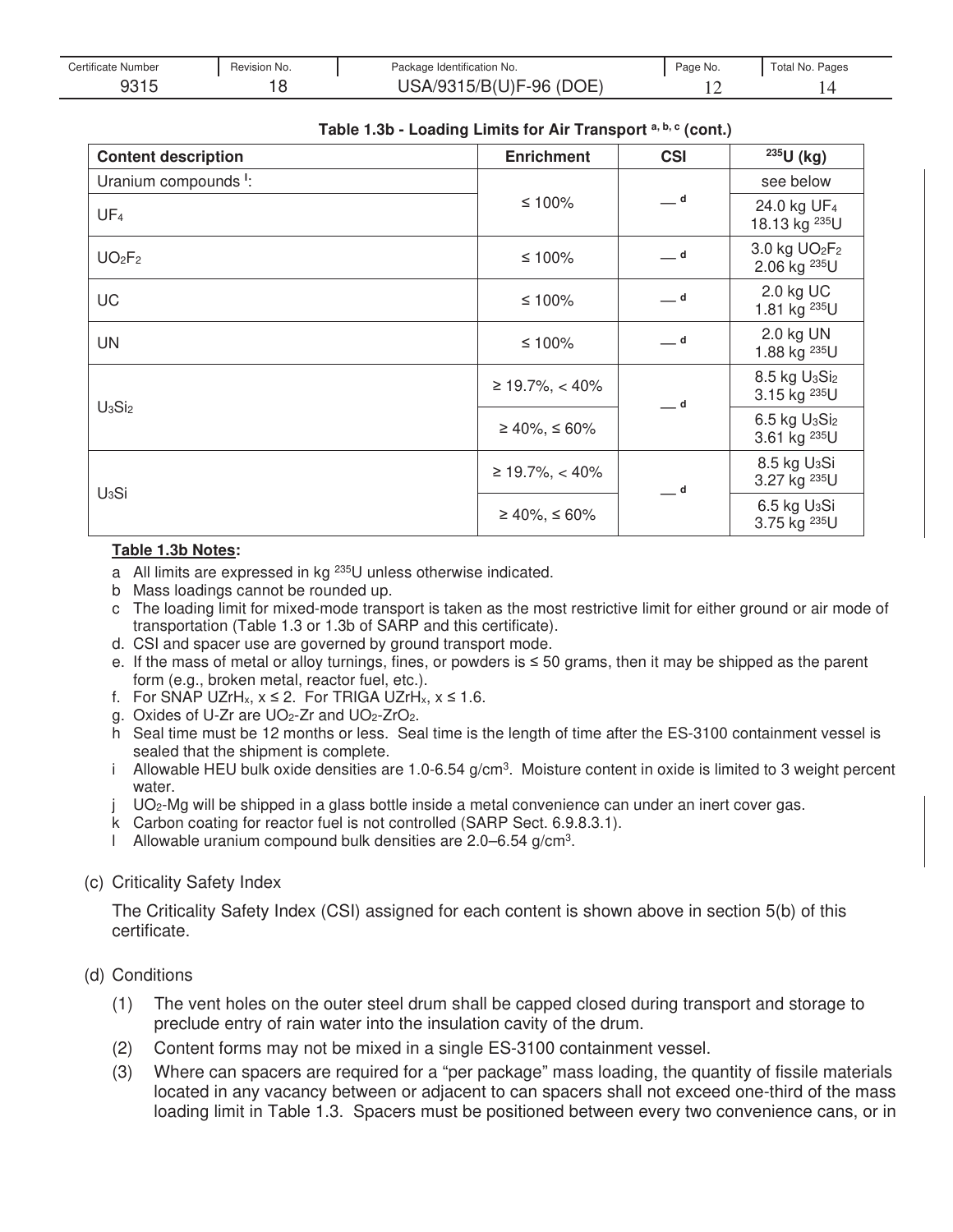| Certificate Number | Revision No. | Package Identification No.         | Page No. | Pages<br>! otal No. |
|--------------------|--------------|------------------------------------|----------|---------------------|
| ∩∩⊿ г<br>ں این     | $\sim$       | OE<br>71 IYE<br>'DC<br>-96<br>5/KI |          |                     |

the case of shipping one convenience can only, the spacer must be positioned on top of the single can.

- (4) Uranium metal and alloy pieces must have a surface-area-to-mass ratio of not greater than 1.00 cm<sup>2</sup>/g or must not pass freely through a 3/8-inch (9.5 mm) mesh sieve, or equivalent sizegrading system. The uranium metal must also have had no more than a limited contact with water and been subsequently dried. Particles and small shapes that do not pass this size restriction, as well as powders, foils, turnings, and wires, are not permitted, unless they are in a sealed container under an inert cover gas. Uranium material or alloy which has been stored in water or is visibly wet at the time of packaging is not authorized to be shipped in this package.
- (5) Intact TRIGA fuel elements and fuel section elements (pellets) are allowed. Fuel from TRIGA reactor elements shall be unirradiated. The fuel sections may be from any of three types of fuel elements: TRIGA standard fuel elements, instrumented TRIGA standard fuel elements, and TRIGA fuel follower control rods. The <sup>235</sup>U mass for TRIGA standard fuel elements and instrumented TRIGA standard fuel elements is a nominal 136 grams per element, and the  $^{235}U$ mass for TRIGA fuel follower control rods is a nominal 113 grams per element. Each fuel element contains three fuel sections, either stainless steel or aluminum clad or unclad. The fuel elements are approximately 15 inches in length, with sections approximately 5 inches in length; the approximate diameter of the fuel is 1.44 inches for the standard and instrumented fuel elements, and 1.31 inches for the fuel follower control rods. The fuel elements and sections are packaged within stainless steel or tin-plated carbon steel convenience cans. Disassembled fuel elements are to be packaged with a maximum of three fuel sections, or three fuel elements, per convenience can. Fuel sections from different fuel elements may not be mixed within a single convenience can. A maximum of three convenience cans with disassembled fuel elements may be loaded into a single package. Three stainless steel or aluminum clad elements with crimped ends are to be packaged in a single convenience can with a maximum of one can per package. For TRIGA standard fuel elements and instrumented TRIGA standard fuel elements, the maximum allowable loading per package is 408 grams  $^{235}$ U per package, and for TRIGA fuel follower control rods, the maximum allowable loading is 339 grams  $^{235}$ U per package. The SNAP fuel pins are approximately 1.25 inches in diameter and approximately 12.45 inches long. The SNAP fuel pins may be packed in appropriate length convenience cans or bundled together and protected on each end with an open-ended can. A maximum of three SNAP fuel elements may be packed into any one convenience can or any one bundle. Up to two loaded convenience cans or two bundles may be shipped in the ES-3100.
- (6) Any combination of convenience can sizes is allowed in a single package, as long as the total height of the can stack (including silicone rubber pads and spacers, if required) does not exceed the inside working height of the containment vessel (31 inches). Any closure on the convenience can is allowed.
- (7) The maximum mass of off-gassing packing materials in the containment vessel (e.g., polyethylene containers or bagging, silicone rubber pads, nylon bags, etc.) shall not exceed 500 grams. Offgassing packing materials may be any type of hydrogenous material, except in the case of shipping uranium in the form of broken metal, in which case the hydrogenous material must have a hydrogen atom density less than or equal to that of water. With the use of Teflon bottles as convenience containers, the maximum mass of off-gassing packaging material may be increased by approximately 330 grams for Teflon only, for each Teflon bottle; up to three Teflon bottles (990 grams of Teflon) and off-gassing packaging material (500 grams max.) are permitted in the containment vessel (1,490 grams/package). If closed convenience cans with an outer diameter greater than 4.25 inches are used, the user shall verify at least 43 cubic inches of free or void volume must exist inside the containment vessel to allow for gas expansion and offgassing of packing materials at temperatures associated with NCT or HAC.
- (8) Empty convenience cans, spacers, silicone rubber pads, and/or stainless-steel scrubbers (i.e., stainless steel trimmings that act as dunnage) may be used to fill the void space in the